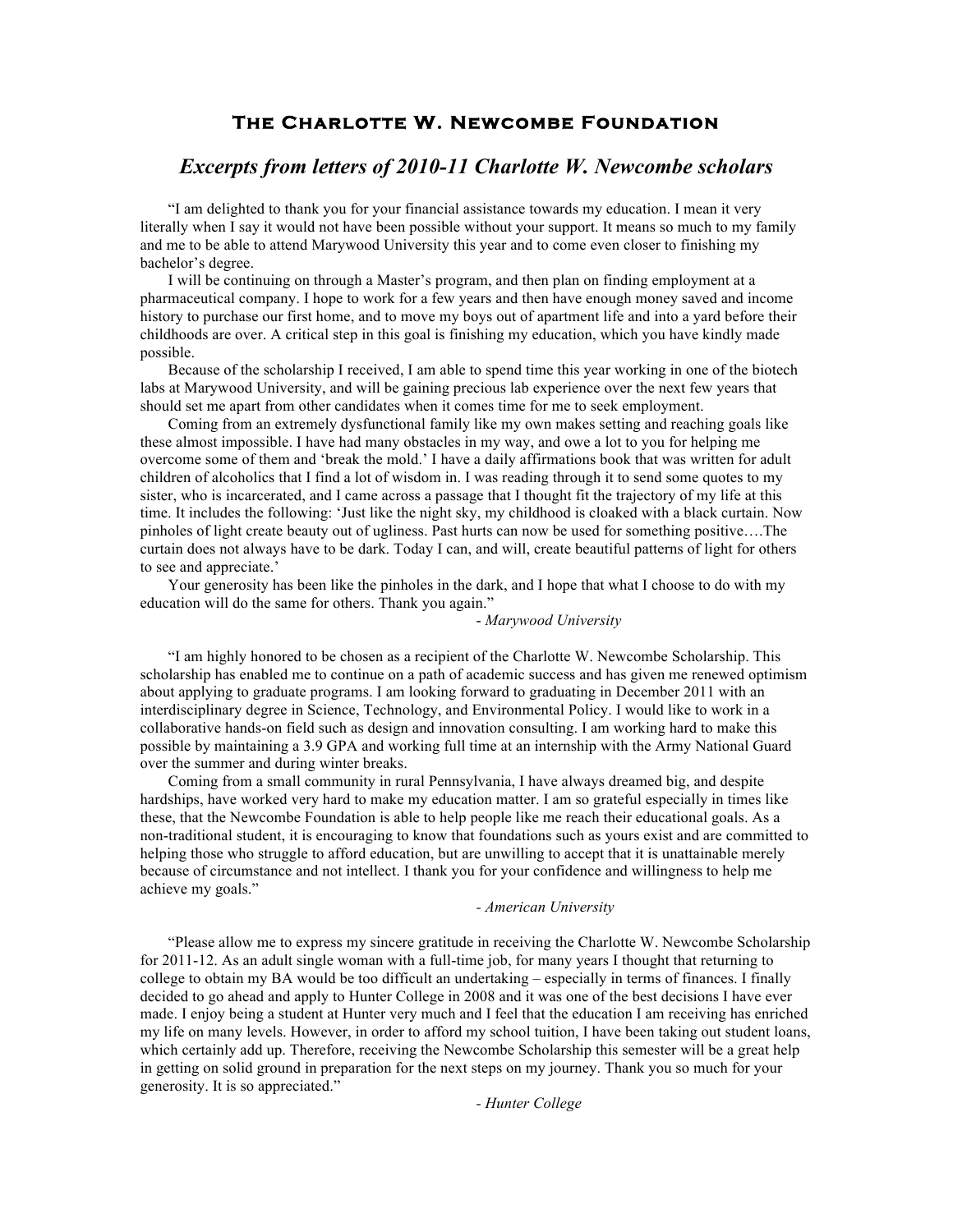"I would like to thank you for the Charlotte W. Newcombe Scholarship for 2011-12. I am currently a student at Georgian Court University working towards a dual degree in psychology and education. In addition to being a full-time student, I am a mother of two elementary school children and a wife. I volunteer with the Juvenile Diabetes Research Foundation and with the Girl Scouts of America.

There are very few scholarships available to the more mature students like myself, and I cannot begin to tell you how much it means to me to be a recipient of this scholarship. The Newcombe Foundation is helping to ease the burden of the cost of college alleviating some of the stress of trying to pay for college while juggling real life responsibilities. It will help me reach my goal of earning my bachelor's degree and ultimately becoming a Special Education teacher."

## *- Georgian Court University*

"I am writing this after receiving the Charlotte W. Newcombe Scholarship. Due to your kindness, my daughter Angelina and I continue to thrive in the Women with Children program at Misericordia. I am so grateful for the support you have given both of us. I could never be achieving all of this without your help. I am able to focus on being a mother and a student because of this scholarship, which is a tremendous gift. There are no words to express my gratitude. You have lightened my load and helped me to breathe easier.

I recently attended the graduation ceremony of my roommate and saw her daughter's face beam with pride as she watched her mother cross the stage and receive her diploma. It was a precious moment that her daughter will never forget. To see all the hard work, long hours and sacrifice her mother has put into school finally pay off was beyond special. I am so grateful to have that same opportunity to show my daughter what hard work, strength of will and determination can do. I want her to know that anything in life is possible and no matter how hard things may get to always persevere.

Thank you for caring about my education and the future of my child. I feel so blessed to receive the wonderful education here and to know that you support and value me."

#### - *Misericordia University*

"I am a senior at UMBC studying Social Work and Psychology. I just received the wonderful news that I was selected as a recipient of the Charlotte W. Newcombe Scholarship.

I have chosen the field of social work because of my desire to assist struggling individuals in their quest to become self-sufficient. I am primarily interested in child welfare and domestic violence. I am the mother of three young children and couldn't imagine my life without them. My interest in domestic violence and child welfare stem from my personal experience with violence.

I was in an abusive relationship for many years. Eventually, after my husband's arrest, I moved back home with my parents. A few years later, I was a victim of a car-jacking and was shot four times. While in the Shock Trauma unit of the hospital, I met a social worker and she was an amazing human being! She encouraged me to enroll in classes for women survivors of domestic violence and support groups for victims of crime. I began to regain my self-esteem, I got married, and I began my journey at UMBC.

With a few interruptions in my education for the birth of my children, I am on a course to graduate from UMBC. I have received all A's in my social work classes and have a 3.8 GPA. I am unable to work more than a few hours a week and spend the majority of my time attending to my children or focusing on my studies. Without the Newcombe Scholarship I would not be able to continue going to school. This has been a lifesaver for me. The scholarship has given me hope that I can overcome the issues of the past with a bright future for my family."

### *- University of Maryland, Baltimore County*

"I would like to take this opportunity to thank you for your financial support. As a working mother, wife and a recipient of your scholarship, I am grateful for the opportunity this award will provide me. Receiving this scholarship will help in reducing my financial burden and provide assistance for me as I continue pursuing my goal.

I came to the United States over twelve years ago and I never stopped dreaming about going to college and earning a degree. My dream came true when I started to attend Montgomery Community College in the fall of 2007. In May 2009 I graduated with honors and then continued my education as a transfer student at University of Maryland, College Park. Now I am a Community Health senior and I expect to graduate in December of 2011. Your gift has meant so much to me in so many ways. I hope that you realize how grateful I am for investing in my future."

*- University of Maryland, College Park*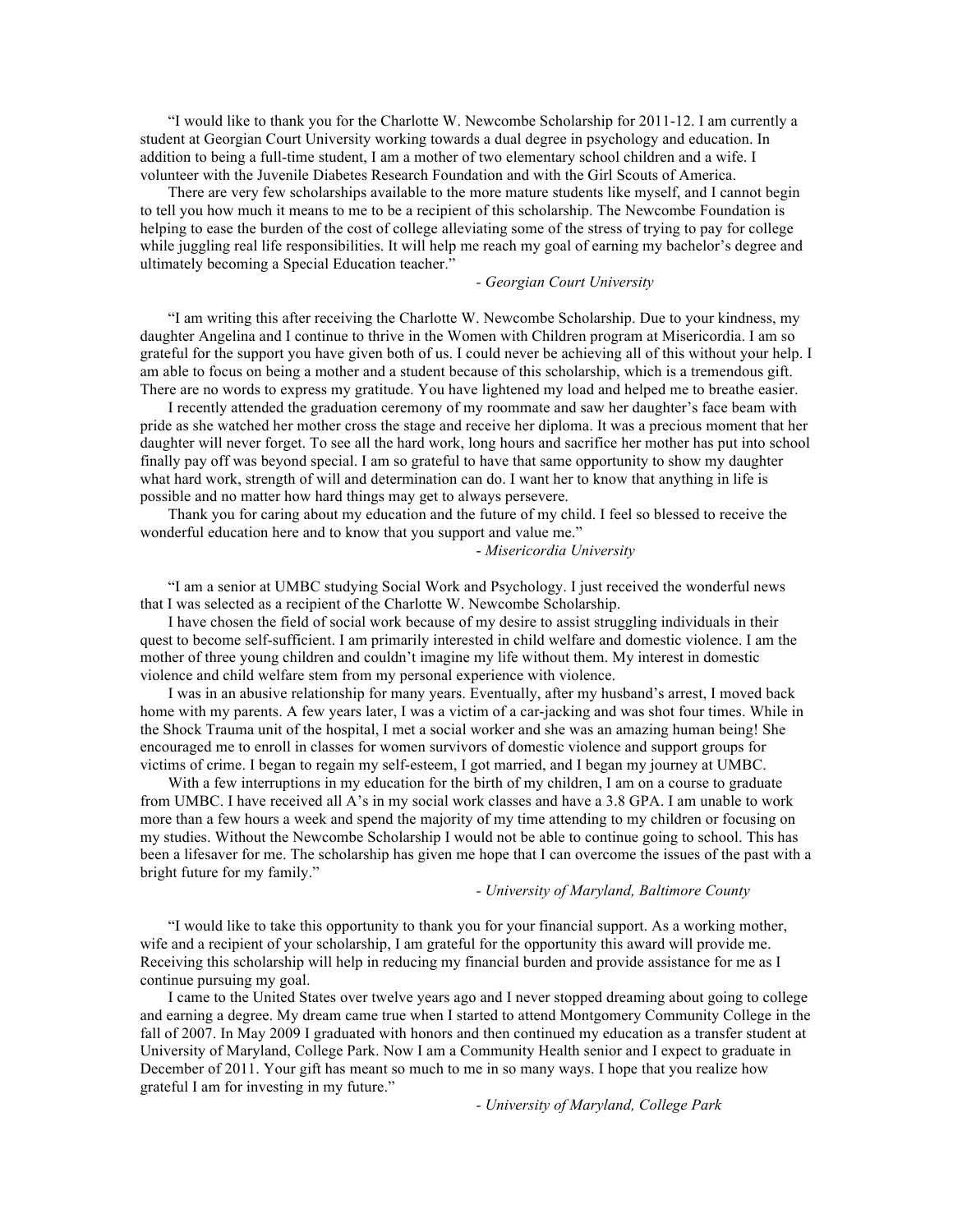"I would like to thank you for your kindness and generosity. I transferred to Rutgers last fall semester. I know I have been given an opportunity for an education and I want to make the most of it. I have been doing the best I can because I know that this is a once-in-a-lifetime opportunity for me. I know that I would not be able to afford school on my own and that I need financial assistance to make it through college. I understand that the assistance given to us, the students, are gifts that come from the generosity of the people that see potential in us. That's why I'm truly thankful for your scholarship and I want you to know that your donation is going to make a tremendous difference on this journey I'm taking in reaching out for my dreams.

I plan to go to graduate school and continue my studies in Linguistics and Portuguese once I graduate from Rutgers. I've been working hard with my professors and my advisors in order to make sure I'm on the right track to successfully achieve this goal.

I'm always in awe at how much kindness I get from people I don't know, because this attitude of giving to people other than your own isn't common in my culture. But it is definitely a good thing, and I want to give back to the world and do positive things. I'm learning a lot from all the great people that are helping me get there. You are now part of the great people that have shown me that to give is to gain." - *Douglass Residential College*, *Rutgers University*

"I just wanted to express my appreciation for your support for my education! I recently received a letter from Cedar Crest College informing me that my scholarship from the Newcombe Foundation was increased for the summer semester, and I cannot tell you how much this means to me. I really need to take courses this summer in order to finish my degree in a reasonable time, and I just did not have the financial ability to pay for them – especially since my husband was laid off from his job. We met last year at Cedar Crest and I was so impressed at how much the Foundation really cares about me – and about all the students it helps along the way. Your support has provided encouragement and affirmation that my dream of earning a college degree is worth the effort and commitment of my whole family. Thank you from the bottom of my heart."

### - *Cedar Crest College*

"I just wanted you to know that I truly appreciate the gift you have given me. Alone, I am putting myself through college without help from family. Without help from caring people like Mrs. Newcombe, I would not be here today. I grew up very poor and some of my friends could only dream of the opportunity I have and that I am living.

I am so glad I had the chance to put a face to the generosity I was blessed with. Thank you for spending your time getting to know the people your foundation is helping. It shows me how much you really care; that we are more than just a bullet in the budget. You want to see us not as tuition statements but as people with real lives and real dreams. For this I am truly grateful."

- *Arcadia University*

"I thank you so much for dedicating a scholarship to mature women. As an adult student, even with ambition, sometimes we need a little extra encouragement. In today's economy, I can personally tell you that the financial help is the most useful and most appreciated support that anyone could get toward their education. On behalf of all the mature women who are taking the initiative to resume their studies and better their futures while holding down jobs and taking care of families, I sincerely thank you for making this possible."

## *- Bloomfield College*

"I am so grateful for your continued support. This is the third scholarship I have been offered, and when I look back at my previous letters, I realize how far I've come. As of January, I will be enrolling in the graduate education program to earn my teaching certification. Wow!

This has been a blessed journey, one full of both trials and successes. I remember vividly how it began. I whispered to my husband in the dark one night, "I want to go to school." His simple reply was, "Then go." I entered college and have not looked back. In the beginning, I was apprehensive and insecure, wondering if I was smart enough. My professors helped me realize my academic potential, but more than that, I was mentored spiritually and emotionally. I was never a number of another advisee; I was Joylynn. People at Gwynedd-Mercy know my name and my story and they care.